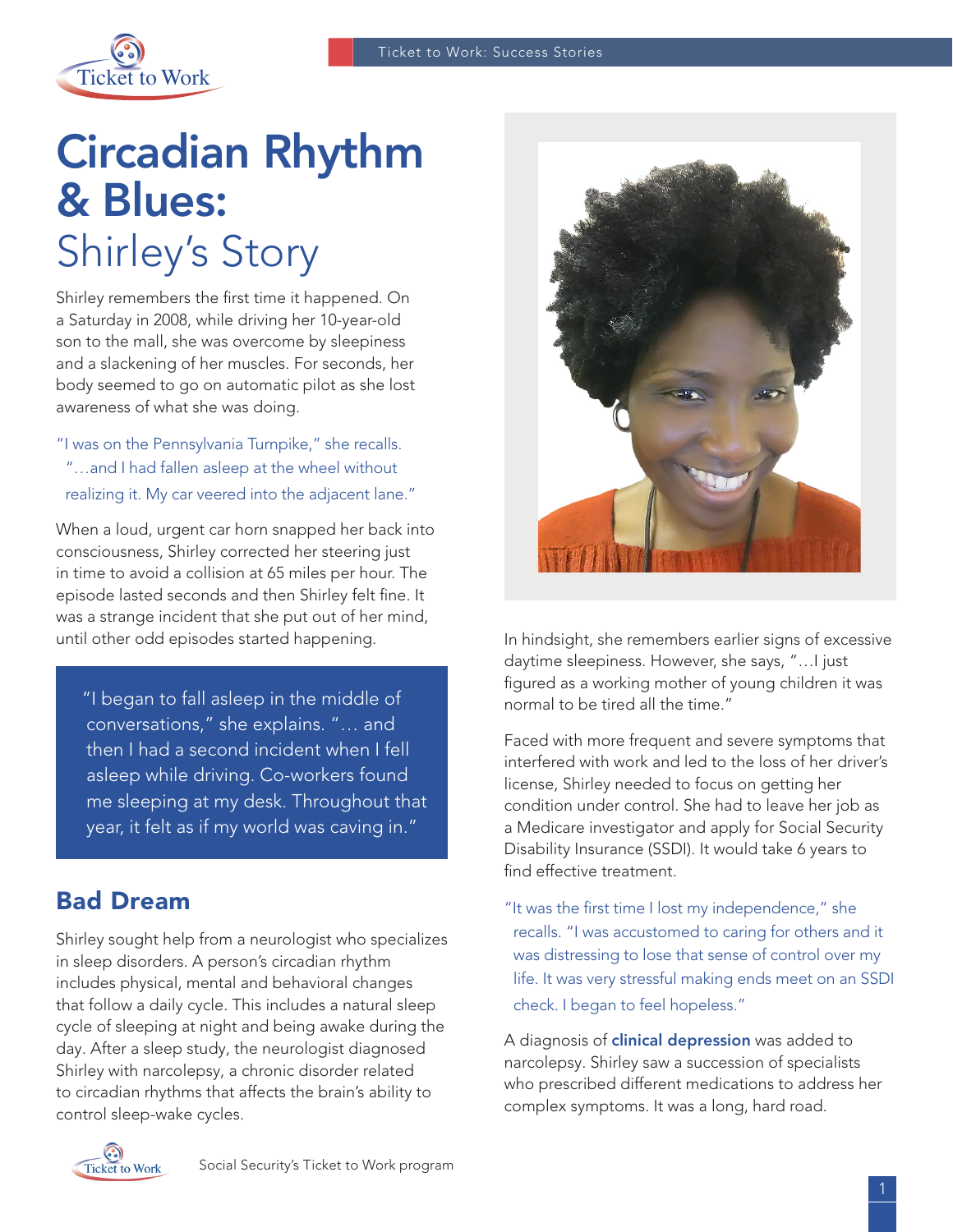"The medications I was on were toxic to my body," she reflects. "I was suffering more from their side effects than from the symptoms they were meant to treat. It was discouraging and frustrating."

After years of treatment that added headaches, nausea, weight gain, and hallucinations to her symptoms, Shirley decided to try something drastically different. She consulted a team of doctors that included a nutritionist and a holistic medicine professional. They recommended an alternative approach to improving Shirley's wellness.

"I went through a detox. Under my doctors' supervision, I stopped taking most of the medications that were causing problems," she recalls. "I switched to a vegan diet, [exercised](https://nccih.nih.gov/health/yoga/introduction.htm#hed4) 5 days per week, and participated in a consistent program of **[meditation](https://nccih.nih.gov/health/meditation)**."

Shirley learned to manage her chronic condition by adapting multiple aspects of her life. She's in bed by 9 p.m. to ensure she is getting enough rest. She takes nutritional supplements and vitamins to help with alertness. "I lost weight and gained peace of mind," she says. She now falls asleep less frequently during the day and has fewer depressive episodes.

"Narcolepsy is not something that just goes away," she explains. "It's a struggle every day. But I've learned to make adjustments in my life to work around the disability."



## Ticket to Work Service Providers

Several different types of Ticket program providers can help you transition to the workforce or progress in the job you have:

 $EN$ 

500+ Employment Networks (EN) across the U.S. offer a range of free support services

through the Ticket program. Some ENs serve specific populations, while others provide specialized support services. ENs can help you:

- Prepare for the workforce
- Find a job and stay employed
- Advance in your current job
- Get job accommodations
- **Stay in touch with Social Security**
- **Stay organized**



Benefits Counselors are professionals who can explain how working will affect your Social Security disability benefits. Community-based

organizations, known as Work Incentives Planning and Assistance (WIPA) Projects, have benefits counselors on staff. Some ENs also offer benefits counseling services.



Workforce ENs are providers that are also part of a state's public workforce system. Workforce ENs can give you access to a wide array of employment support services, including training programs and special programs for youth in transition and veterans.



People who need more significant support services, such as rehabilitation or training, may find help at a State Vocational Rehabilitation

(VR) agency. Their services are designed to provide the client with the training and other services that are needed to return to work, to enter a new line of work, or to enter the workforce for the first time. State VR agencies can help you get ready to work. If necessary, you can then find an EN to help you keep your job and make more money.

Use the [Find Help](https://www.choosework.net/findhelp) tool to connect with providers that offer the services you need to start or advance your career.

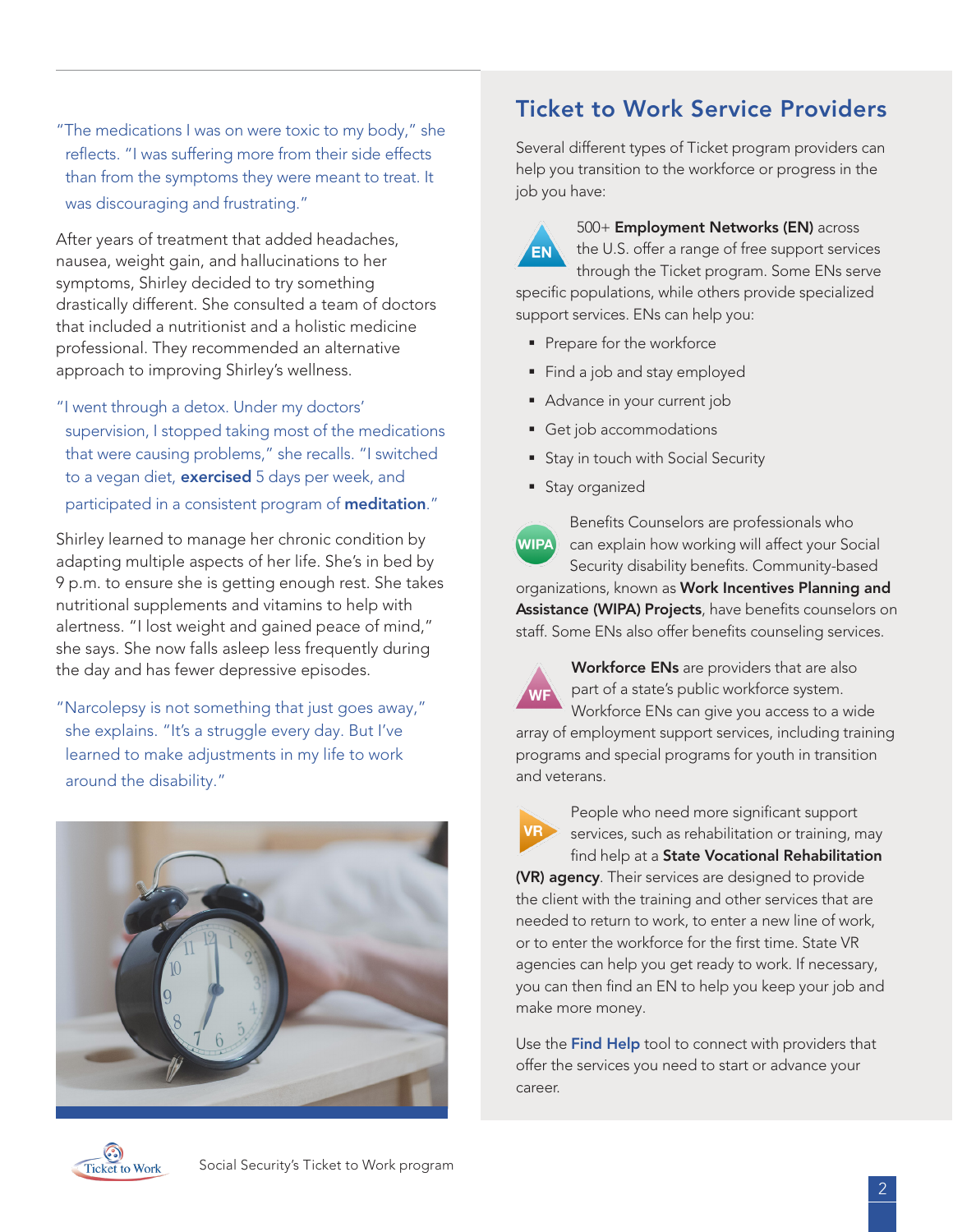# Revival

Having found routines and treatments to improve her health, Shirley felt ready to try work again. She looked forward to getting out of the house, earning an income, and contributing to her family's well-being. But her desire to return to the workforce came with concerns about whether anyone would hire her. Like so many people who have been out of work for years, Shirley had lost her self-confidence.

"One day, I received a letter in the mail from an employment agency called **[America Works](http://americaworks.com/)**," she recalls. "They invited me to attend a job fair where I would meet people who could help me better understand my options and make a transition back to work. I thought it couldn't hurt to check it out, so I went."

When she met representatives from America Works, Shirley learned some news she could use.

They told her about Social Security's [Ticket to Work](https://choosework.ssa.gov/about/how-it-works) (Ticket) program. The Ticket program supports career development for people with disabilities who are ready for employment. Adults ages 18 through 64 who receive Social Security disability benefits (SSI/SSDI) qualify. Through the Ticket program, service providers known as **[Employment Networks](https://choosework.ssa.gov/about/meet-your-employment-team/index.html)**, (EN) offer a range of free services to help people prepare for, find or maintain employment. America Works is 1 of hundreds of ENs across the USA authorized to assist Ticket to Work participants. The program is voluntary and set up to help people gain financial independence.

Shirley felt connected with the America Works team and chose them as her EN. The first thing she needed was help understanding the risks of employment. A Benefits Counselor at America Works educated her about Social Security rules and programs called Work [Incentives](https://choosework.ssa.gov/about/work-incentives/index.html). Work Incentives make it easier for adults with disabilities to explore work or gain experience while continuing to receive Medicare or Medicaid coverage and, in some cases, cash payments from Social Security. Because Shirley received SSDI benefits, she would be able to test her ability to work during a 9-month [Trial Work Period](https://www.ssa.gov/redbook/eng/ssdi-only-employment-supports.htm) (TWP), while

### Safety Net Work Incentives



Expedited Reinstatement (EXR) is for people who successfully return to work and no longer receive Social Security disability benefits. If

your cash payments have ended due to earnings from work and you need to stop working due to your disability within 5 years of your benefits ending, the EXR can help you receive benefits without filing a new application. EXR allows you receive 6 months of temporary cash benefits while Social Security conducts a medical review to decide to reinstate your benefits. You may also be eligible for Medicare and/or Medicaid during this temporary benefit period. Typically, the temporary benefits do not have to be repaid if the claim is denied, but you can learn more in Social Security's Red Book.



#### Continuation of Medicare Coverage for SSDI Beneficiaries

Most people with disabilities who work will continue to receive at least 93 consecutive months of Hospital Insurance (Part A); Supplemental Medical Insurance (Part B), if enrolled; and Prescription Drug coverage (Part D), if enrolled, after the 9-month TWP. You do not pay a premium for Part A. Although cash benefits may stop due to work, you have the assurance of continued health insurance for 7 years and 9 months. To qualify, you must have a disability, already have Medicare, and be working at the [SGA level](https://www.ssa.gov/oact/cola/sga.html).



#### Medicare for Persons with Disabilities Who Work (SSDI only)

If your Medicare stopped due to work, you continue to have a disabling impairment, and you are under age 65, you can buy continued Medicare coverage. If you have limited resources, you may be eligible for state assistance under various Medicare Savings Programs. Your state Health and Human Services agency makes the determination about whether you qualify for this help.

You can learn more about Work Incentives in Social Security's Red Book at [www.ssa.gov/redbook](http://www.ssa.gov/redbook)